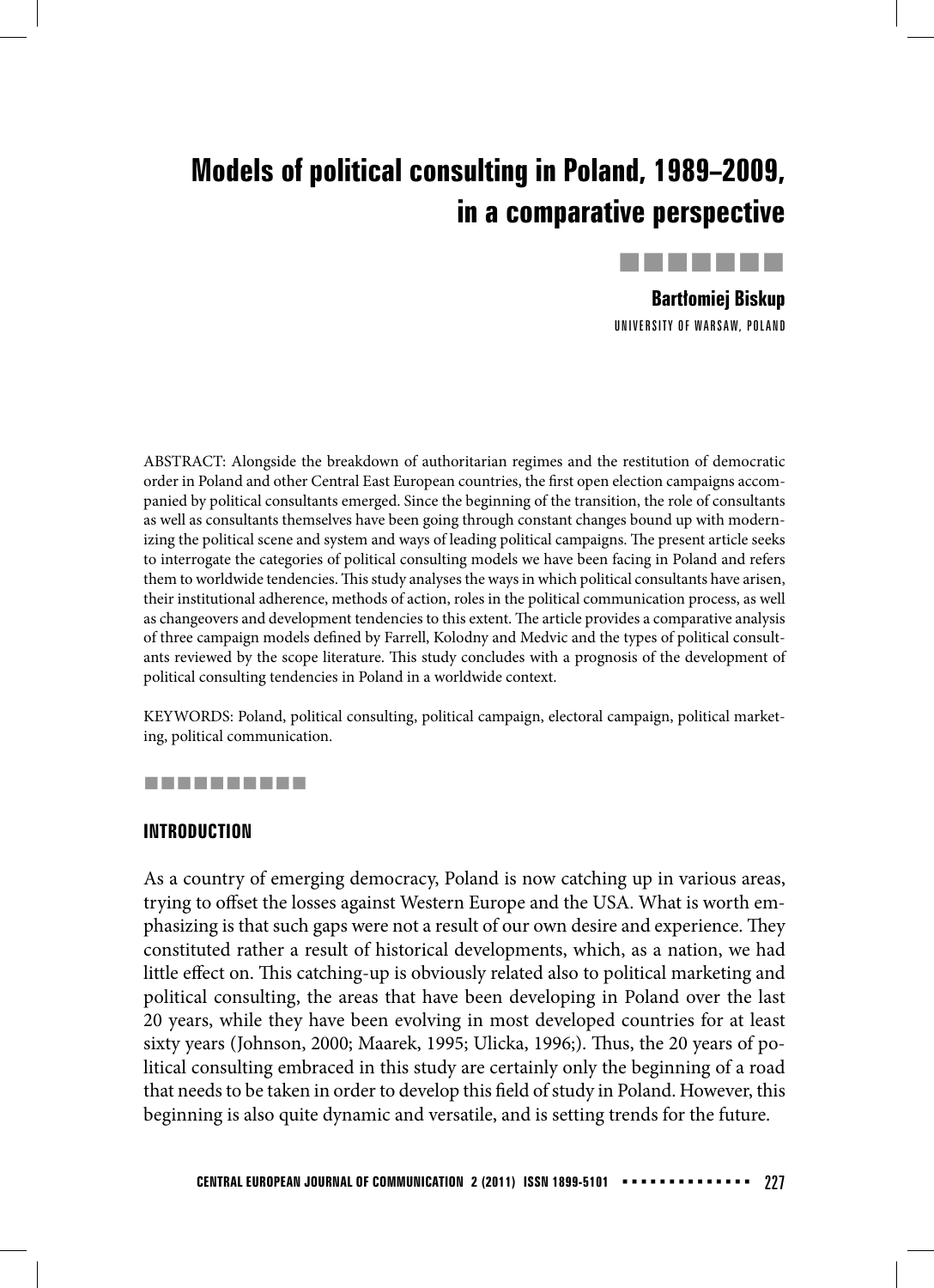The article presents the phenomena taking place in Poland in the area of political consulting from the political transition to democracy until now, and aims to put it in the frame of commonly known models and phenomena. In particular, this phenomenon will be compared to the model developed by Farrell, Kolodny, Medvic and the types of political consultations presented by them. The present study will also provide a proposal of a typically Polish, functional typology of consultants and a prognosis concerning the future development of this field.

Farrell, Kolodny and Medvic, taking into account the relationship of political parties or of candidates with political consultants, define three basic models of an election campaign: the American Exception Model, the Western European Model and the New Democracies Model (Dobek-Ostrowska, 2006, p. 257). The earliestknown model is the American one, whence it appeared in the presidential campaign of 1952, when for the first time external marketing agencies and individual consultants were hired (Dobek-Ostrowska, 2006, p. 258). However, these people had no experience in political marketing and transferred the techniques of commercial marketing to the arena of the political campaign. Political business in the US grew rapidly, not only becoming quite a significant branch of communication and political marketing, but also a permanent source of income for a large number of people. An important factor that places the Americans at the top of the list in this area is the development of new information and communication technologies, which are applicable both in the commercial and political market. It was mostly the United States that first used the marketing methods and technologies, which were then "passed on" to Europe. The American model assumes the dominance of professional advisors and campaign managers over the course of the campaign, including the politicians involved in it. Such advisors are working independently or in large companies operating in this field. They, too, at different levels, perform most of the campaign tasks: from strategy development through the preparation of the election campaign's materials to the distribution of leaflets, or the coordination of volunteers' work. Special attention should be drawn to the high costs of running such a campaign, as many people should receive remuneration for their involvement in it. Thus, the politicians become the executors of someone else's strategy. And yet it is not them, the advisors, who are politically accountable to their voters and in the end they are the only ones to bear responsibility for the effects of their governance. As one can notice, the American "exception" has many advantages and disadvantages, and in the milieu of political marketing researchers and practitioners, it has probably as many advocates as opponents.

Another classic type of consulting is the Western European Model. Contrary to the one previously discussed, this model is oriented towards political parties whose resources, both material and human, constitute a base for conducting an election campaign. Such parties have their historic grounds in mass membership and the underlying emergence of a strong ideology. Initially, they would conduct the campaign using the vast masses of its members. Then the parties began to hire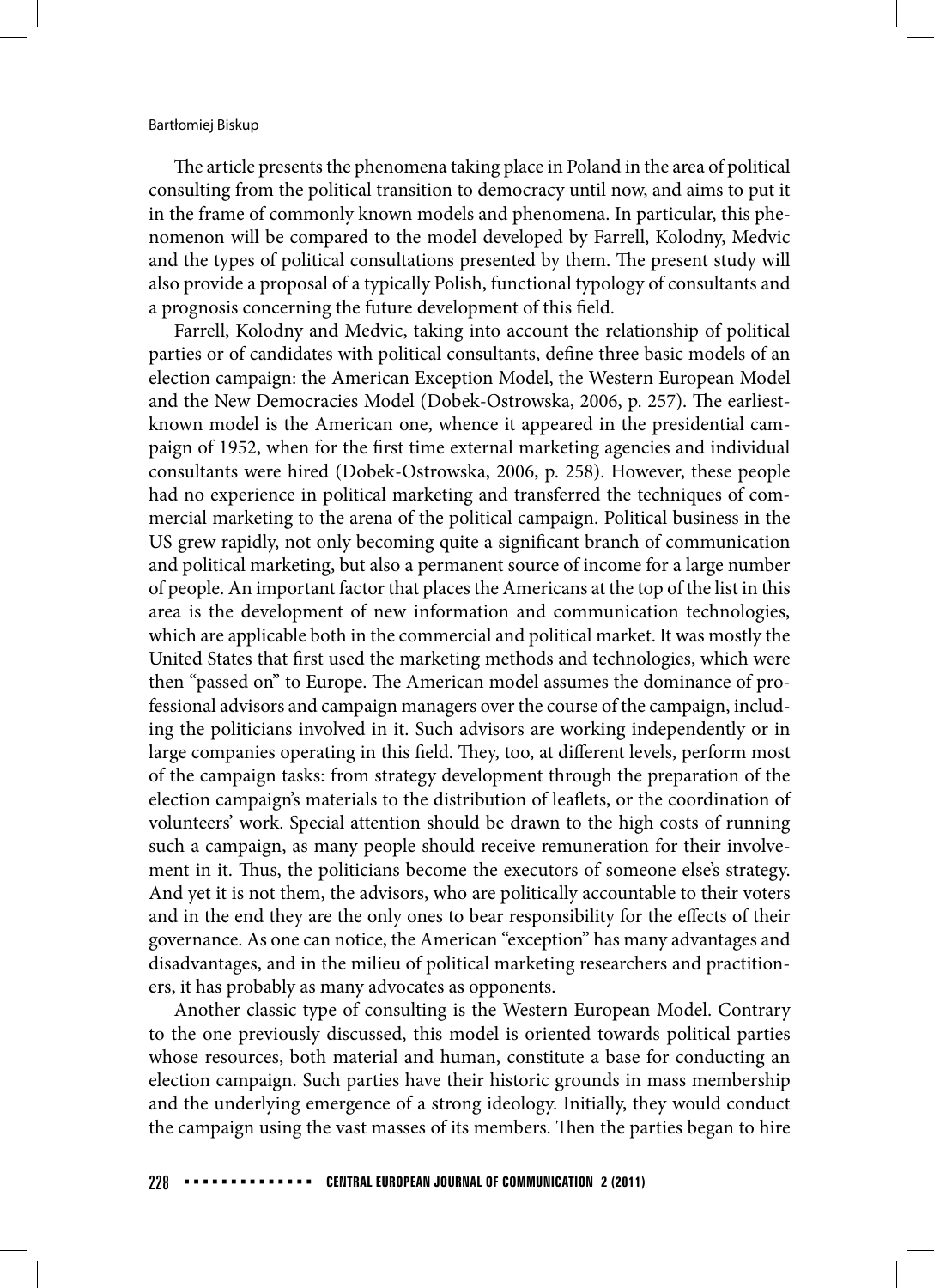external experts. However, they would get engaged in the party's structures. The result of this was the fact that a Western European consultant was permanently associated with one political party (Dobek-Ostrowska, 2006, p. 260; Herbut, 2002, p. 97–98). Nevertheless, with the weakening of political parties characterized by strong structures with a large membership base, one can observe an increased demand for independent external experts, which, however, does not indicate the switch to the US model. In Western Europe, campaigns still rely on political parties and their members. They, the party representatives, also have a major impact on the way the campaign is shaped and are accountable for it to their constituents. Therefore, the Western European model is only merely affected by the phenomenon of "Americanization" (Hallin & Mancini, 2004), much as some of the American patterns could be adapted to the needs of the old continent.

The third type is the New Democracies Model, or the model of countries developing and shaping their political system. Throughout history, they have developed neither the tradition of conducting election campaigns nor the considerably strong party structures. The access to new technologies, particularly the development of mass media and its consequences, and the mediatization of politics has allowed the societies of these countries to stay up-to-date with the phenomena occurring in election campaigns conducted around the world and to derive patterns from other countries. In comparison with others, the American campaigns appear as the most colorful, complex and dynamic in attracting crowds. Therefore, the tendency for young democracies to adopt the American and not the European models is natural. What favors this phenomenon is the fact that certain countries have a similar political system with the US, that is semi-presidential or presidential (Dobek-Ostrowska, 2006, p. 263; Mazur, 2002, p. 269). International data also indicates that politicians from young democracies are advised by many consultants from developed countries, but primarily from the US (Bowler & Farrell, 2000). All these factors make the young democracy model very similar to the American one. However, in my opinion, such proximity is rather related to the techniques and tools of political marketing which are transferred or adapted from the US, and it affects the impact of political consultants on the campaign to a lesser extent. The impact is more significant than in the Western European model, but not as profound as in the United States.

By classifying political consultants according to certain criteria, such as their affiliation with the party or the fact of working for the government, their typology was established (Dobek-Ostrowska, 2006, p. 251–256). It is important to emphasize, however, that this typology corresponds solely to the US market. The first historically constituted group comprised marketers who used to work in the economic markets and who were not affiliated with any political party. The representatives of this group worked mainly for non-governmental clients. The second group was formed by sellers, individuals or enterprises were not affiliated with political parties, but worked mainly for them and provided professional, specialized services, such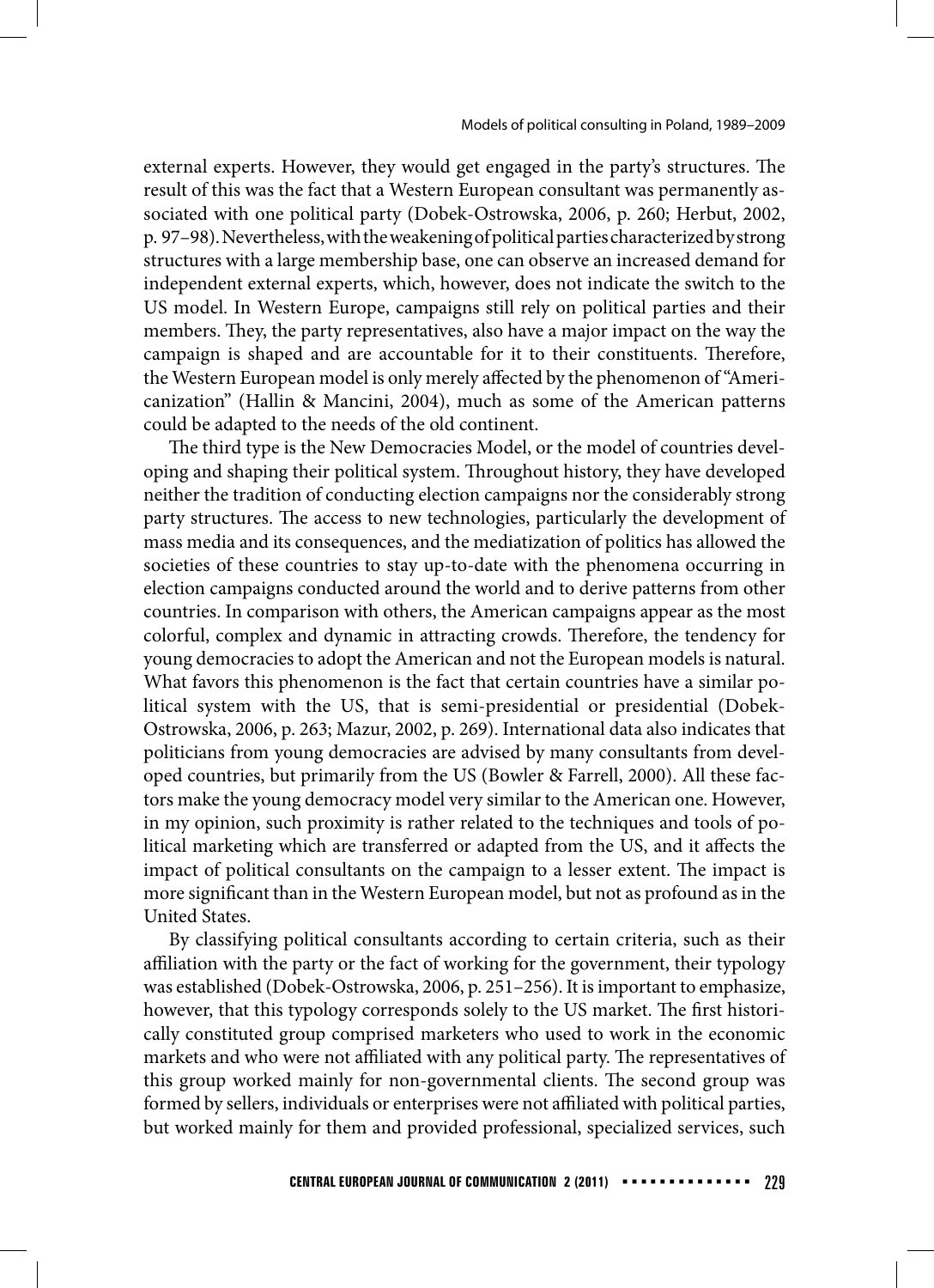#### Bartłomiej Biskup

as pre-election polls, Internet communication planning, etc. The third group is traditional *politicos*, who were strongly tied to political parties and used to work for them or their leaders, but later became independent and now use their experience by establishing enterprises that provide political consulting services. Last but not least, the fourth group of consultants includes strategists, who are highly-educated, trained to operate both on the political and commercial markets, and who work for party, governmental and non-governmental clients. They are skilled professionals available for hire.

It is important to note that this typology will be applied only partially in Polish conditions, since a separate segment of political advisors working for non-governmental clients virtually does not exist in Poland. In practice, those who access their services are only political parties (including those that currently hold power) or the election committees of candidates.

Political advisors can perform their tasks individually or through companies providing these types of services. B. Dobek-Ostrowska distinguished several types of advisors according to this criterion (2006, p. 267–269). As for individual consultants, we deal with managerial, technical and consultative staff . Managerial staff coordinate the functioning of the campaign, manage the whole campaign or the individual components thereof. The representatives of managerial staff constitute the best-paid elite of political consultants. The consultation staff group comprises various professionals specialized in planning, designing, coordinating and implementing various areas of the campaign, such as specialists in strategy, planning and media buying, design and advertisement production, image consultants and makeup artists, as well as political scientists, psychologists and sociologists able to analyze the political market. Technical staff include individuals or companies that already operate various specialized services, such as television production, collecting signatures, collecting documentation, maintenance of telecommunication networks, etc.

As for consulting companies, we can distinguish global companies or companies providing fragmented services. We deal with a global company when conducting and coordinating the whole election campaign is contracted to an external company or institution. When external consultants are performing specific tasks assigned to campaign activities and provide advice under the permanent control of the campaign team of a candidate or political party, we deal with a company providing fragmented services.

To complete the picture and to show it from the angle of my own research and experience, I suggest yet another classification, based on the content of consulting services. Therefore I propose to distinguish on know-how, communication and personal consulting. Know-how consulting is transferring politicians' ideas to organizational and legal solutions, performing analysis of all aspects of political activity, such as political and party systems, legal and political system solutions, image, elections statute, etc. in political systems around the globe. Communication con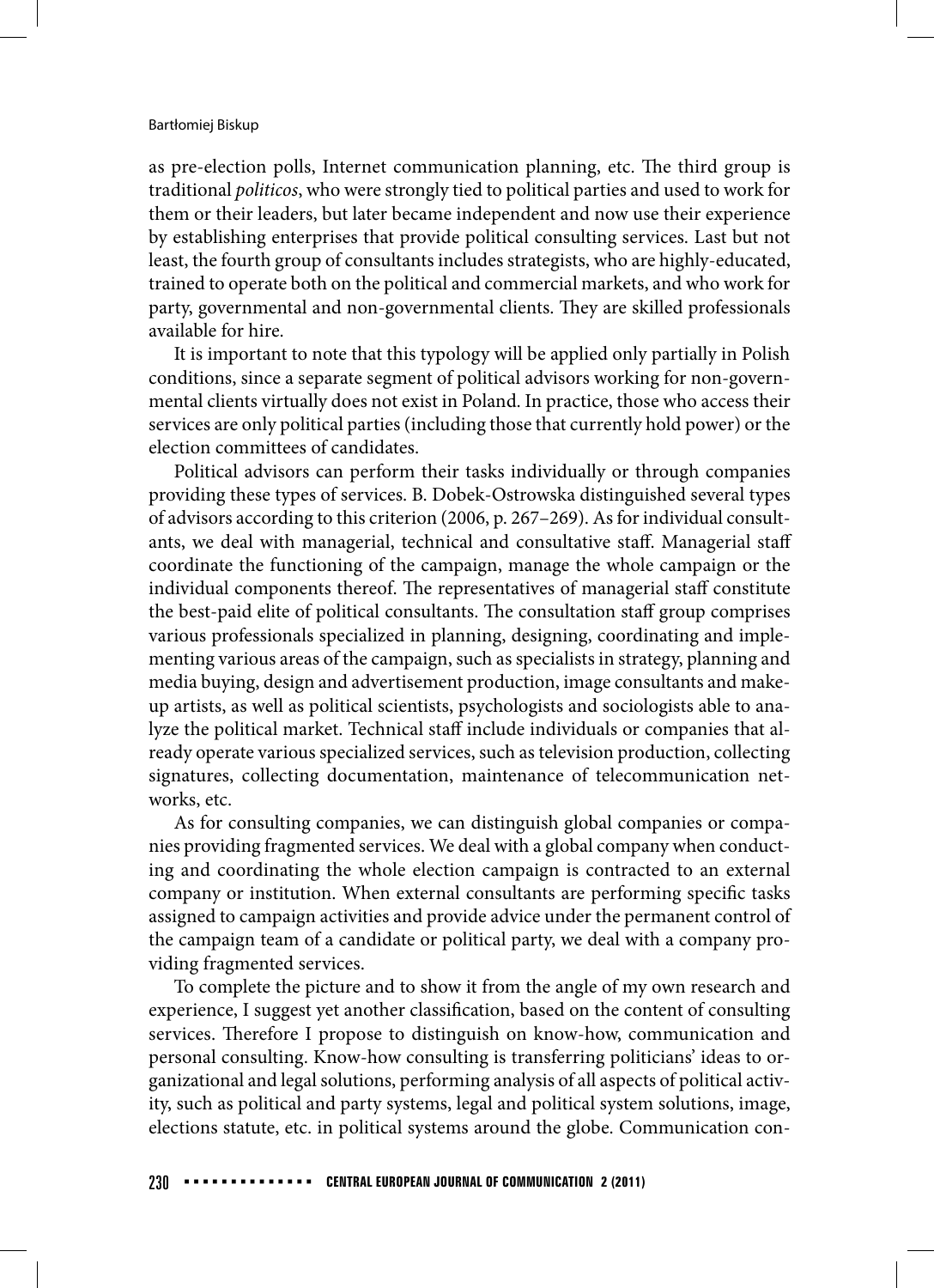sulting is based on planning and conducting overall political and election campaigns, from running public opinion polls, conducting research on the political and performing analysis of the initial situation, through drawing up a strategy up to selecting and implementing the tools of a political and election campaign. It also includes training for politicians and campaign teams and other services necessary in communication, such as coordinating work on campaign spots and media advertising, production of election campaign materials, or services related to image creation. Finally, personal consulting corresponds to assistance in planning and developing the careers of politicians, both beginner and experienced. To meet this goal, modern and original analytical and research methods are used. Such a type of consulting also deals with the development of personal competencies and political skills in the form of coaching.

The thesis of this research is that during the progress of political transition in Poland, political consulting and its types has had to evolve, too. To verify this thesis one should put the following questions: (1) in what features is the evolution of political consulting shown, (2) what kind of political consulting exists in Poland in the research period, (3) how the global changes in communication like professionalization, Americanization, mediatization etc. affect political consulting in Poland.

Most of the empirical data and conclusions derive from in-depth interviews with political consultants in Poland lead by me from 2000 to 2009, including 37 IDI with persons responsible for election campaigns from 1991 to 2009 in Poland. There were politicians as well as external consultants. Falsification of their opinions was based on interviews with other consultants working for the same party and on the historical mass media news.

## **THE DEVELOPMENT OF CAMPAIGN COMMUNICATION IN POLAND**

Over the twenty years described in the study, 17 election campaigns took place in Poland. This number does not include the elections in 1989, since they were only partially free, and the post-communist party that was supposed to relinquish power, secured itself two thirds of the seats in the Sejm. Apart from this exception, there were 4 presidential campaigns (1990, 1995, 2000, 2005), 6 parliamentary campaigns (1991, 1993, 1997, 2001, 2005, 2007), 5 local government (1990, 1994, 1998, 2002, 2006) and 2 European Parliament campaigns (2004, 2009). Moreover there were also 3 referendum campaigns: for general property enfranchisement of citizens (1996), Referendum on the Constitution (1997) and Polish European Union membership referendum (2003). These election campaigns can be divided into three main stages, according to the type of tools used and the manner in which they were conducted:

1. The period of "first marketing experience" between 1990 and 1994, characterized by the use of basic marketing techniques, attempts to transfer the experience of other countries on Polish ground, and the involvement of many people in the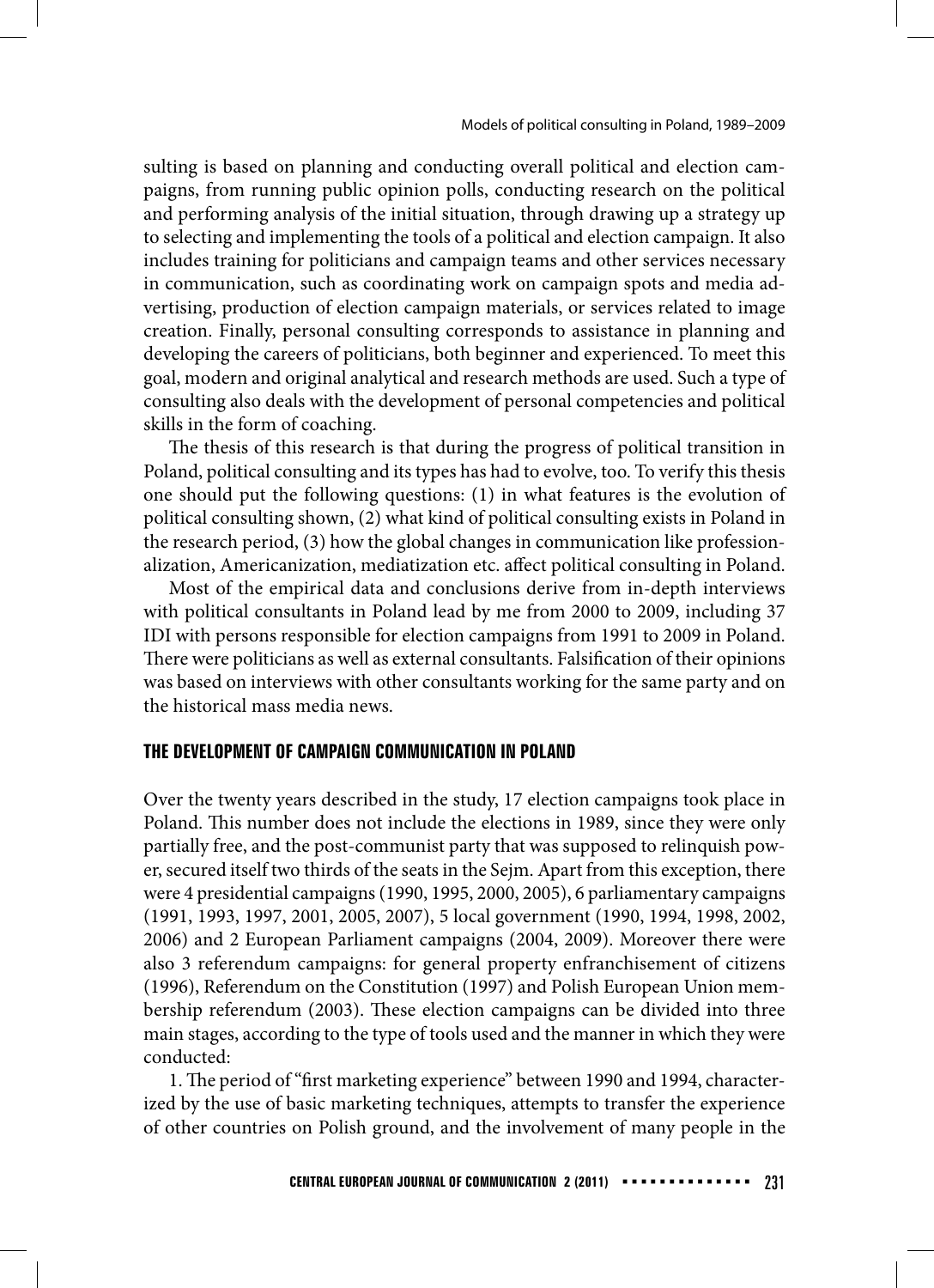campaign. During this period, the role of political consultants was in most cases minor.

2. The period of "catching up" corresponding to the years 1995–2003, defined by an intensive adaptation of political marketing techniques to the needs of the Polish campaign, a rising use of mass media and an increased role of political consultants.

3. The period of a "permanent campaign" in the years 2004–2009, characterized by an active use of mass communication and the "new media". During this period the role of political consultants took on a key importance.

## **THE PERIOD OF FIRST MARKETING EXPERIENCE**

During the period of first marketing experience, the role of political consultants was minor in most cases. This resulted from the "new" Polish democracy, but also from the lack of adequately trained professionals in the field of political marketing. For obvious reasons, it was hard to find professionals in Poland, but foreign advisors were also rarely consulted.

The presidential campaign of 1990 was based on the merits of internal consultants, namely politicians and supporters: people endorsing the candidates, who were preparing the election programs and doing social work. External consultants were providing specialized services. For instance, the campaign team of Roman Bartoszcze hired a group of radio and television campaign experts composed of journalists and producers. The campaign of Tadeusz Mazowiecki gathered the movie director Krzysztof Krauze, the head of one of the publishing houses (responsible for campaign materials), and a journalist, Grzegorz Lindenberg, who was in charge of promotion. Lech Walesa's team drew professionals from the media industry, among others Andrzej Drzycimski, journalist Wojciech Reszczyński and a team of psychologists from the University of Gdańsk. The only candidate who hired an external advertising agency was Stanisław Tymiński, who delegated promotion to the company Golik & Dąbrowski. He also hired journalists for cooperation with media (Cichosz, 2003; Mazur, 2002).

During the parliamentary campaign of 1991 the situation was similar, even though in public statements, most of the groups indicated full professionalism of their activities and campaign teams composed of experts only. Solidarity, for example, declared "the establishment of expert teams that prepared the election program of Solidarity" (Biskup, 2007, p. 134). The "experts" were specialists who were friends with politicians and supporters of political parties. Here are some examples: TV training for the UD (Democratic Union) was conducted by the movie director Izabella Cywińska, and TV spots were prepared by another director, Waldemar Dziki. Although officially his company, Paleograf, was hired to prepare the TV campaign, Dziki worked on the campaign team on a voluntary basis and prepared the TV spots at cost price and often at his own expense, due to his support for the UD. Similarly, a team of psychologists cooperated with the POC (Center Civic Alliance).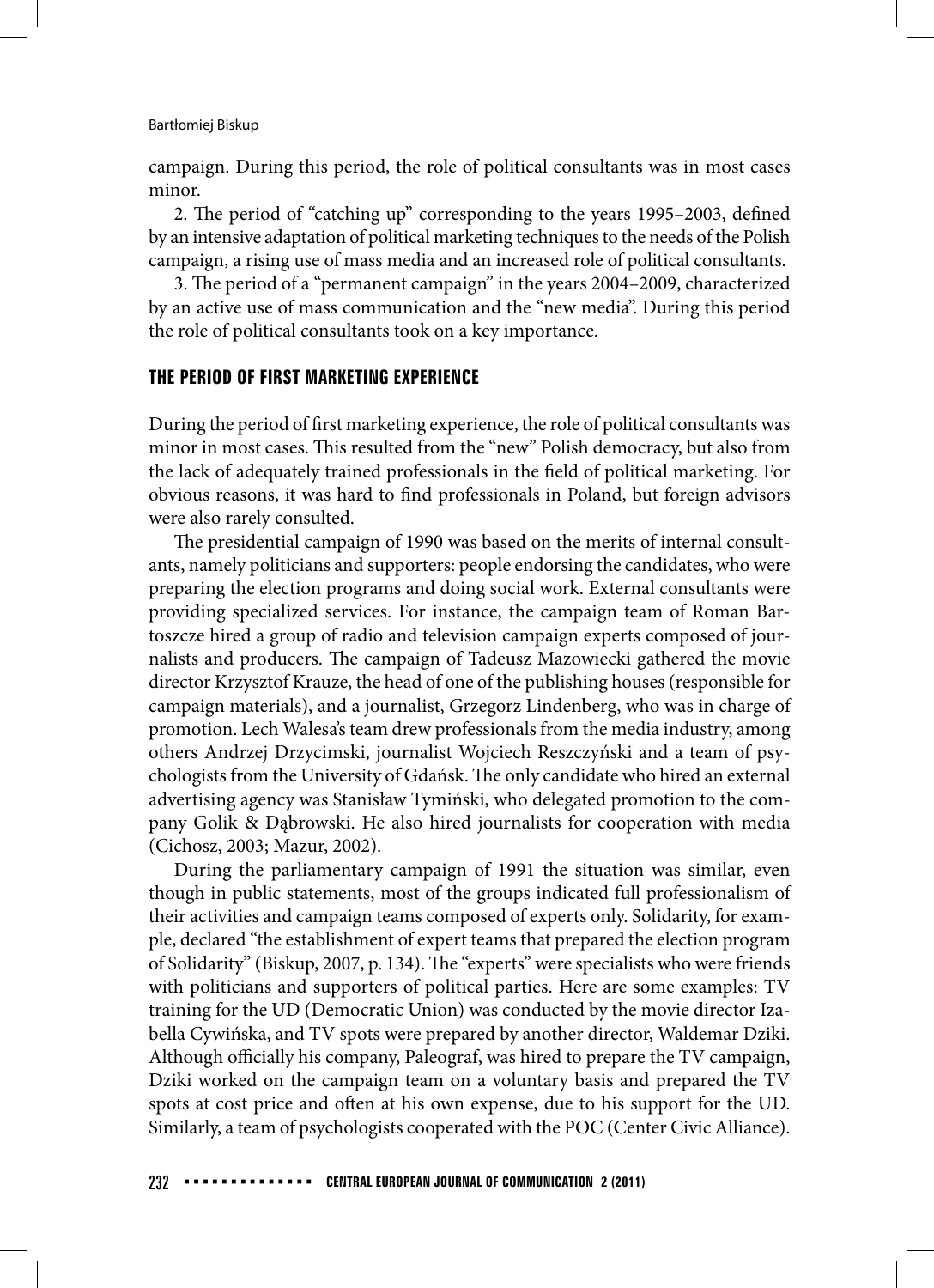In fact, the team was composed of two friends working part-time for the campaign and totally free of charge.

The POC was also endorsed by a director supporting the party, Paweł Pitera. In fact, the practice of hiring professionals only on exceptional occasions and in technical matters was dominant. The KLD (Liberal Democratic Congress) hired a few experts for a training course for candidates that took place in Cetniewo. The experts' team included psychologists, sociologists, as well as a choreographer and a costume designer. However, none of them was a consultant. Usually it was the technical preparation of materials that external companies were entrusted with. SLD (Democratic Left Alliance) hired an external company to prepare TV spots, posters and folders. Similarly, SLD cooperated with several advertising agencies. During this campaign, foreign consultants made an appearance for the first time. They were independent and not affiliated to any political party, and offered free assistance. For instance, Americans from the National Institute for International Affairs offered training for all political parties. SLD received the help of the United Left (Spain).

In the parliamentary campaign of 1993 the involvement of external firms in planning and conducting the campaign increased significantly. KLD demonstrated this new phenomenon in the largest and on an unprecedented scale, by entrusting the company Saatchi & Saatchi with almost the entire campaign, from its launch through to the printing of posters and the production of TV spots. In the organizational chart of KLD's campaign, the consulting company constituted a virtually separate and parallel structure, whose recommendations were pursued by the members of the campaign's main team. Also BBWR (Nonpartisan Bloc for Support of Reforms) delegated the planning of the campaign to a marketing company. The company agreed to run the campaign at cost price, without generating benefits. However, in this case the involvement of the company in the campaign was related mainly to the preparation of graphics for the campaign's materials and, to a lesser extent, to strategic consulting. Yet, most political groups continued to depreciate the role of external consultants (Biskup, 2007, p. 138).

Similarly, there was little involvement of external consultants in conducting public opinion polls. The campaign team of Stanisław Tymiński was probably the only one to delegate this task to an external institution during the presidential campaign of 1990. During the subsequent campaigns, public *tracking* opinion polls were used, conducted each month by the Center for Public Opinion Research and the Center for Social Opinion Research, and later also by Demoskop and the Laboratory for Public Research. In 1993, the Liberal Democratic Congress for the first time commissioned to conduct a *benchmark poll*. Again, the Liberal Democratic Congress was the first to conduct a few *focus group interview* polls. To sum up, at this stage of the campaign, political consultants acted mainly as consulting staff responsible for content and communication issues. They were usually the candidates' supporters, who often worked free of charge or were recruited on an ad hoc basis.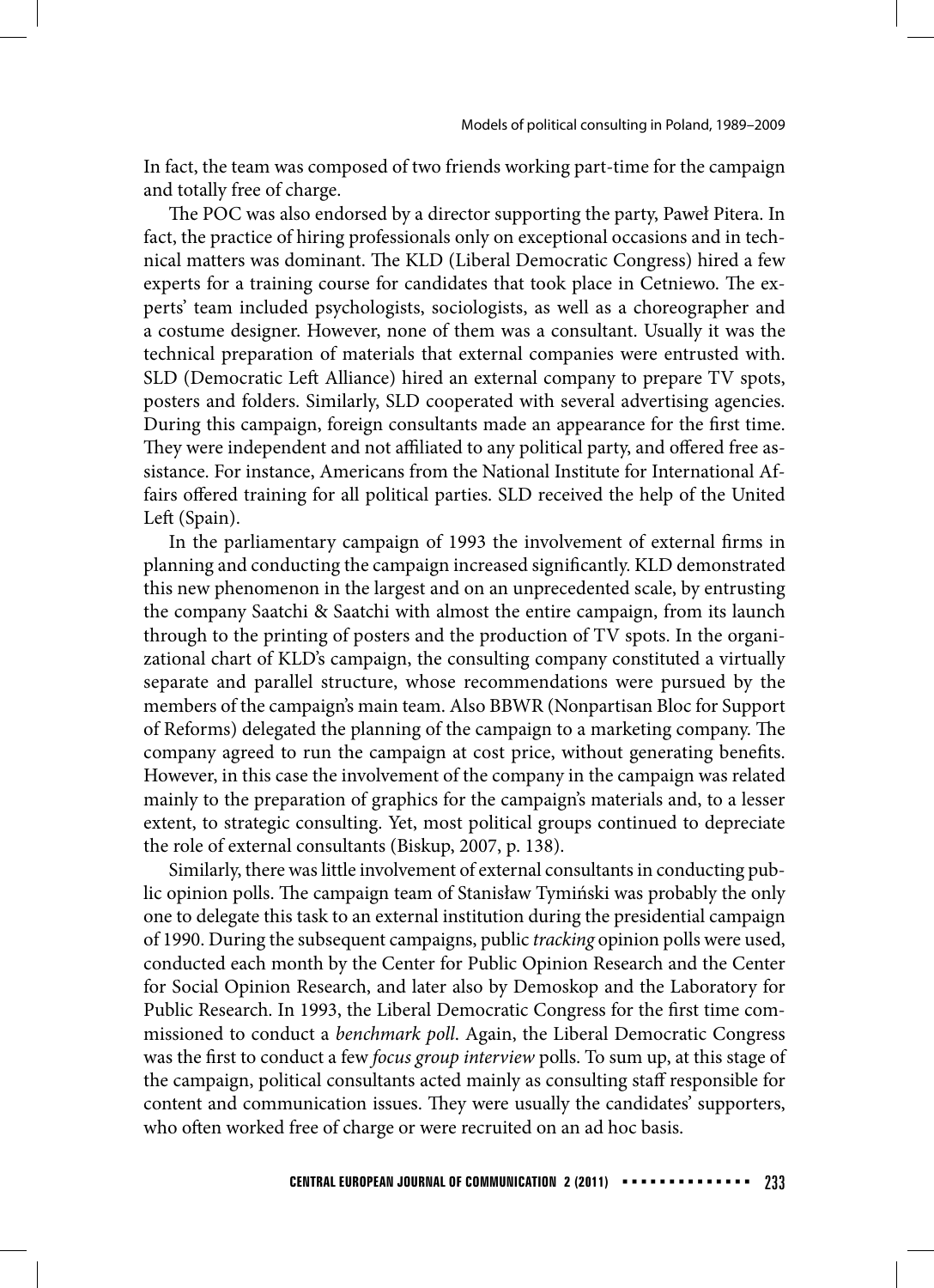## **THE PERIOD OF CATCHING UP**

The "catching up" period of 1995–2003 brought the greater involvement of mass media in the campaign, but also their greater professionalization. Foreign consultants were hired more often, while local ones became more experienced. Nevertheless, experienced party activists remained the heads and strategists of campaign teams.

An event that constituted a turning point was the victory of Aleksander Kwaśniewski in the presidential campaign of 1995. Kwaśniewski's foreign advisor, who would come to Poland from time to time and would spend many hours with the campaign team, was Jacques Seguela, a former advisor to, among others, François Mitterrand. And even though many other external advisors were involved in the campaign, such as sociologists and psychologists from the University of Warsaw (e.g. Janusz Reykowski, Jerzy Wiatr), the major impact on the success of Kwaśniewski in the elections is attributed to Seguela. He is also considered the creator of the external image of the candidate, that is, the characteristic blue shirt and blue contact lenses. Other campaign teams also benefited from external professional assistance: for instance (Cichosz, 2003), Hanna Gronkiewicz-Waltz and Lech Wałęsa cooperated with experts associated with the British Conservative Party. The campaign of Jacek Kuroń gathered, among others, the sociologist Prof. Andrzej Rychard, movie directors Laco Adamik and Jacek Bromski, and the composer Maciej Zembaty. The journalist Henryk Sobierajski was the advisor of Waldemar Pawlak, and the image advisors of Tadeusz Zieliński were sociology professors Szczypiński and Borowicz.

In the parliamentary election campaign of 1997 external companies and advisors were hired mainly for creating strategic concepts, as well as for planning and implementing advertising activities and training courses for the candidates and the campaign teams (Biskup, 2007). UP (Labour Union) hired Grzegorz Banaszak's Ysso Agency and took advice from the British Labour Party, and even adapted its slogan for the needs of the campaign in Poland ("You deserve better"). UW (Freedom Union) used the (partly paid) advice of Western experts. AWS (Solidarity Electoral Action) hired two advertising agencies. The leaders of AWS participated in media training conducted by well-known journalists. PSL (Polish People's Party) wanted to hire a Spanish company that had conducted the campaign of the Spanish People's Party, but a lack of funds made them abandon this project. PSL received assistance from individual experts, such as Andrzej Mleczko, the economist. Furthermore, training courses for less popular candidates were organized in order to increase their chances of gaining seats in the Sejm. They were trained by external experts in fields like strategy building, designing election materials, leaflets distribution, etc. External consultants also helped them to write resumes. SLD did not hire paid advisors, and took only the advice of the friendly French socialists and the Gallup Institute. Yet, the party would organize training courses for the candidates and the campaign teams. Due to a lack of funding, the Movement for Reconstruction of Poland did not hire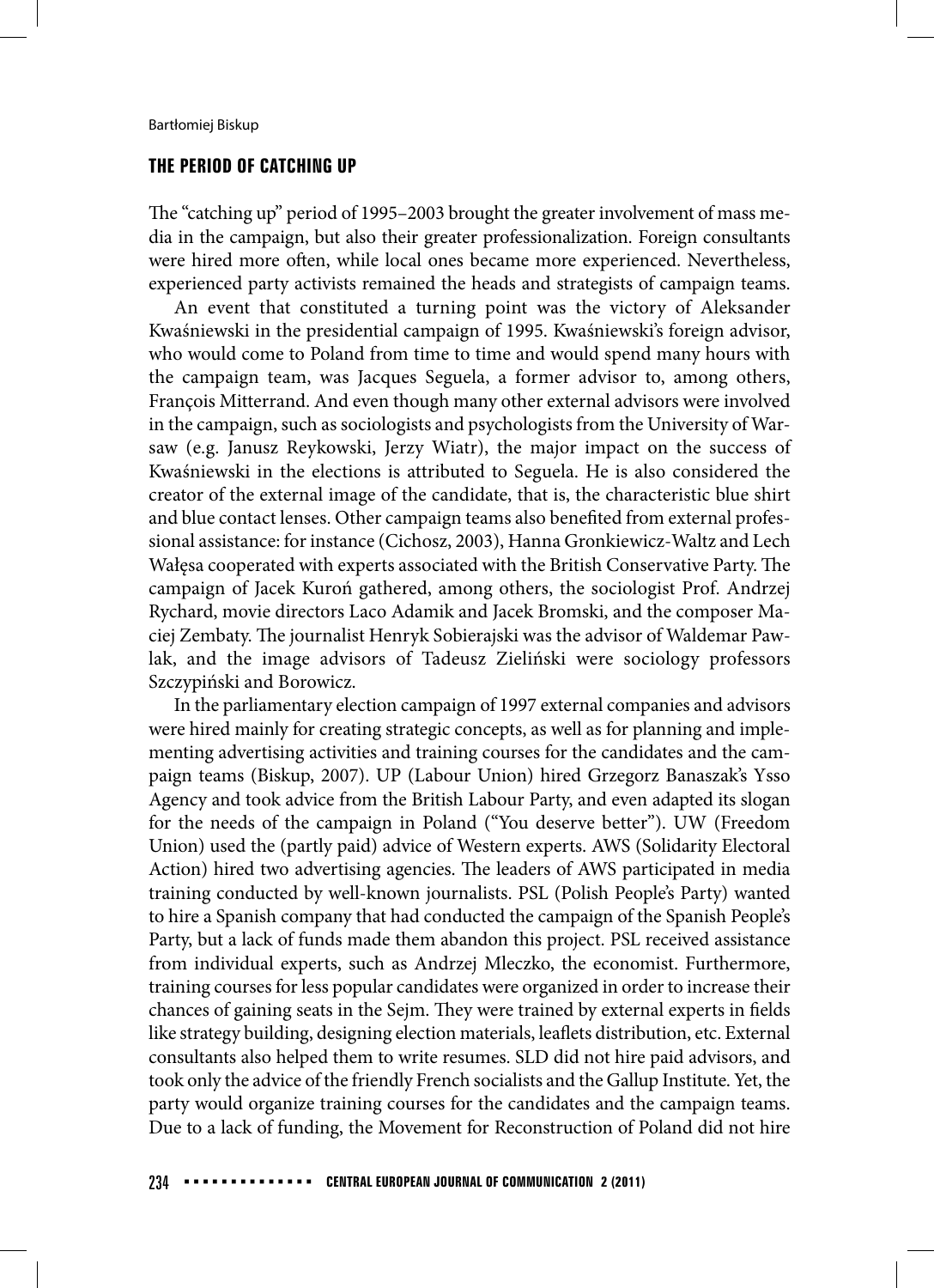experts, and media training was conducted by the party's spokesman, Jacek Kurski. Western training institutes also provided many political parties with their support during the campaign, mostly for free. Scott Carpenter from the International Republican Institute provided advice to AWS, UW and ROP (Movement for Reconstruction of Poland). He trained from 150 to 200 people. Andrew Young from the National Democratic Institute, conducted training for UP, Conservative Party, the KPN (Confederation of Independent Poland), Ruch 100 (Movement 100) and ROP.

The next presidential campaign brought a further increase in the involvement of political advisors, including those more professional. The campaign team of Jarosław Kalinowski involved Gerald Abramczyk, a highly-educated consultant who gained his experience in political marketing in the United States. Marian Krzaklewski was supported by specialists in image creation and cooperation with the media, Joanna Gepfert, Piotr Tymochowicz and a specialist in public opinion polls, Bartłomiej Pawlak. Aleksander Kwaśniewski for a second time accessed the services of Jacques Seguela. During the parliamentary campaign of 2001 the biggest impact among the external consultants was made by American consultants working for UW. They played a major role in the campaign team and had an impact on all other structures at all stages of action. Other sections of the team implemented the concepts of American advisors. Other parties also benefited from external assistance, mainly from Polish companies and advisors. They benefited from the services of advertising agencies, which were entrusted with the preparation of promotional materials as well as television and radio spots. Also, individual consultants were hired in the form of companies or individual experts, as in the most famous case of Piotr Tymochowicz, working with Andrzej Lepper and Samoobrona (Self-Defense).

Throughout the local elections of 2002 and parliamentary elections of 2001 political consultants were gaining larger and larger areas of local and regional political markets. They advised, among others, candidates for councilors of different levels of government, candidates for mayors and conducted local parliamentary election campaigns. Among the external consultants certain names are especially worth mentioning. These are: Wieslaw Gałązka, Marzena Cichosz, Sergiusz Trzeciak, Eryk Mistewicz, Sebastian Drobczyński, Sylwia Wilkos and Witold Ferenc (Polcam Consulting).

During the catching-up period, the importance of external consultants soared, but it was still the best-known politicians and heads of political parties that had a decisive impact on the campaign. Moreover, the use of public opinion polls increased considerably. Ordering benchmark polls and FGI research became the norm.

## **THE PERIOD OF PERMANENT CAMPAIGN**

I defined the years 2004–2009 as a period of permanent campaign, as conducting campaigns in this period were characterized by significant use of the mass media (in various forms) and an ongoing use of public opinion polls, not only before the elections themselves, but also during the period between the elections (Ornstein &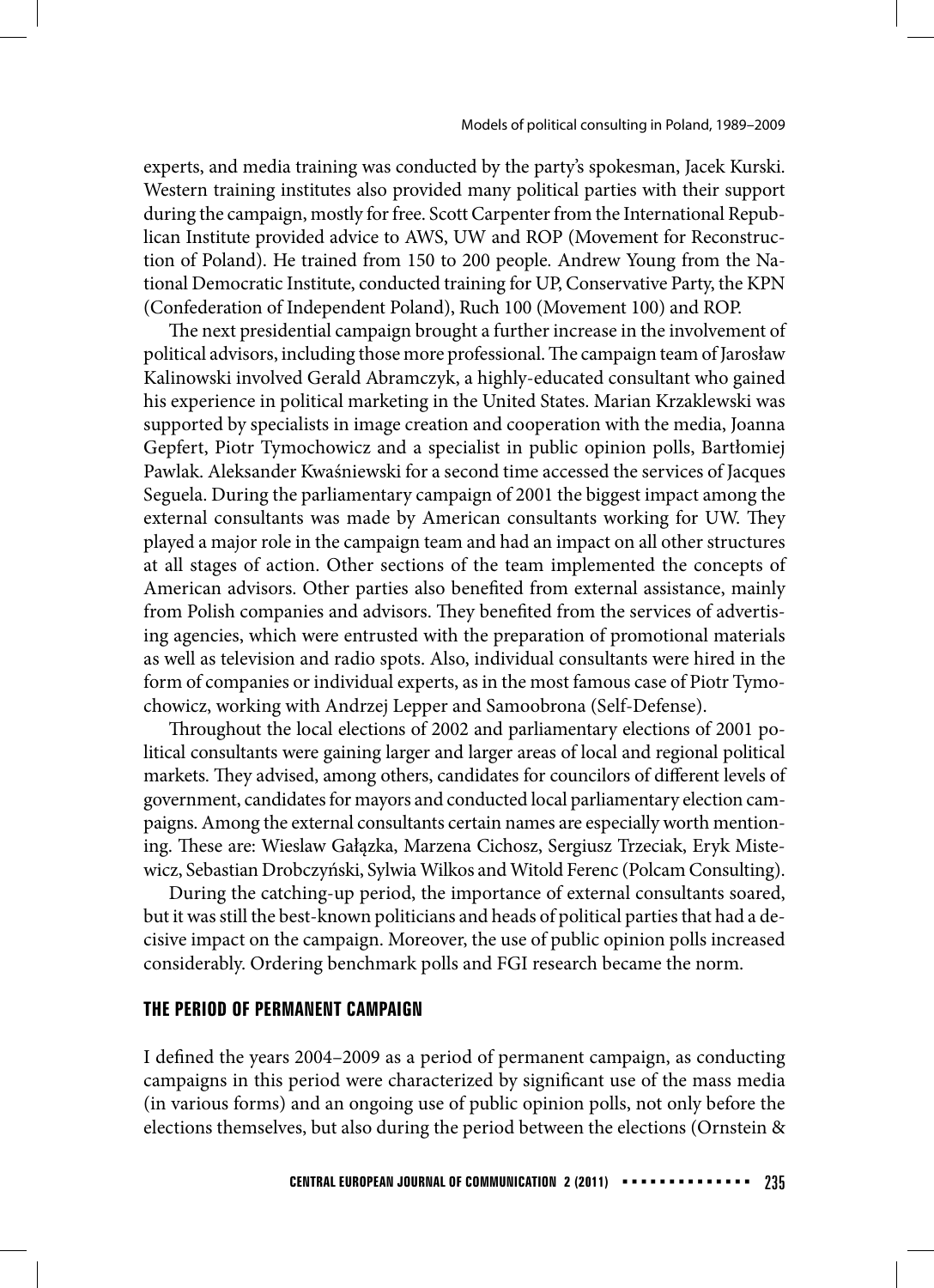Mann, 2000). Thus, communication in the campaign has become a more intense element of overall political communication.

This phenomenon is best reflected by the parliamentary campaigns of 2005 and 2007 and the presidential campaign of 2005 that coincided with the parliamentary one. The European Parliament campaigns have had a rather minor meaning, although it is interesting to note that the majority of internal advisors who had an impact on parliamentary campaigns had gained their experience in the EP elections. What is more, the year 2004 was the one when many internet communication tools were applied for the first time in a campaign.

A stabilization of consulting activities took place, reinforced by the fact that the presidential and parliamentary campaigns in 2005 were combined. The two main parties were PO (Civic Platform) and PiS (Law and Justice). In recent years, they have used the services of one permanent team of advisors, coming from the political parties and trained by them. They were assisted by a fixed set of external companies providing specialized technical services, such as the production of spots and the organization of events, such as election conventions.

In PO, those internal consultants (traditional *politicos*) represented the older generation, Rafał Grupiński, responsible for strategy and a younger generation activist, Sławomir Nowak. These party activists (particularly Nowak) had gained experience in commercial marketing activity. Apart from that, for several years the party closely cooperated with Maciej Grabowski from the United PR agency and Adam Łaszyn from the Alert Media Communication agency.

In PiS, two members of the party, Adam Bielan and Michał Kamiński, were responsible for the campaigns. For years, these politicians have been active in public activities. As representatives of the younger generation, they got acquainted with the subsequent stages of political marketing initiation along with their party. They were responsible for communication planning, as well as for organizational and technical preparation of campaigns. Adam Lipiński, representing the older generation, was the internal strategic advisor, in charge of programs and concepts. These politicians were assisted by external companies, as well as Andrzej Orłowski, permanently responsible for the production of TV spots.

Thus, it can be concluded that long-term strategic consulting was implemented in the parties and involved the same people for several years. These two political parties that have dominated the Polish political stage would often access various types of public opinion polls, using the modern techniques of "instant" short surveys, such as telephone CATI surveys or online polls. PiS has even launched their telephone survey lab, located at party headquarters.

Other parties and election committees, even though they did not benefit from permanent and multi-annual guidance, used equally modern and proven methods as well as consulting bodies. These were above all external companies specialized in PR and advertising as well as individual consultants, already mentioned in this study. They would rarely use the assistance of foreign advisers. One of the excep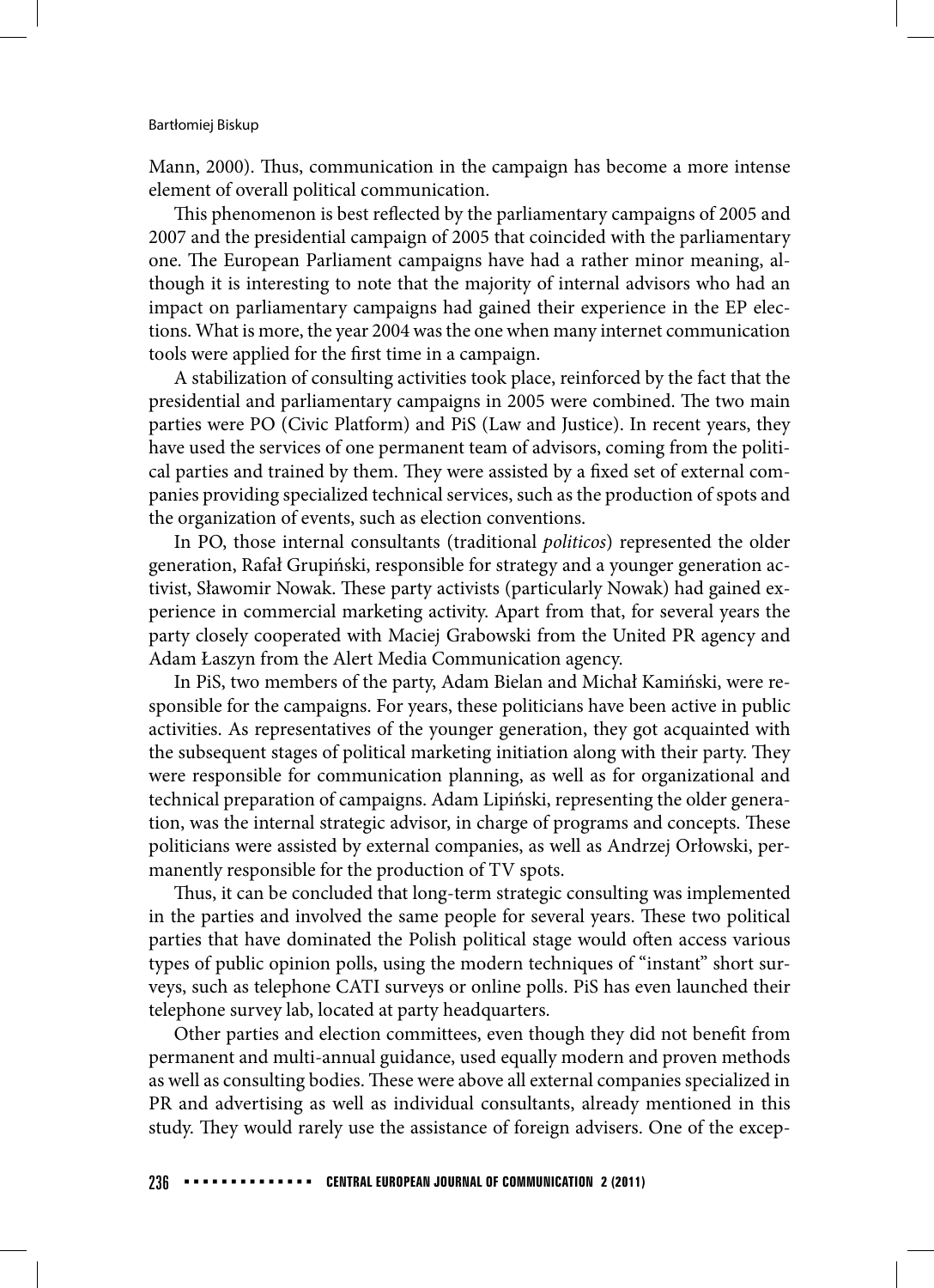tions was the European Parliament campaign of SLD in 2009, when the Polish left again used the help of Jacques Seguela's company. The cooperation with media houses responsible for booking advertising space became the norm.

A particular importance was attached to market analysis carried out in the form of political opinion polls by different research centers. Out of approximately 120 companies performing market research and public opinion polls in Poland (data by the Polish Association of Market and Opinion Researchers), only ten receive orders from the world of politics. Recently these were: the Center for Social Opinion Research, GfK Polonia, Homo Homini, Ipsos-Demoskop, TNS OBOP, PBS DGA, Pentor, and The Polish Research Group, SMG/KRC.

# **TYPES OF POLITICAL CONSULTING IN POLAND**

What then, are the types and models of consulting that have been developing in Poland in recent years? One shall obtain the answer to this question by comparing the various periods of conducting campaigns and placing this comparison against a background of global phenomena. A five-degree frequency scale was implemented (never, rarely, moderately often, often and very often).

|                              | Election campaign period                         |                                |                                          |  |
|------------------------------|--------------------------------------------------|--------------------------------|------------------------------------------|--|
| Type of consultants          | First marketing<br>experience<br>$(1990 - 1994)$ | Catching up<br>$(1995 - 2003)$ | Permanent<br>campaign<br>$(2004 - 2009)$ |  |
| Marketers                    | often                                            | moderately often               | never                                    |  |
| <b>Sellers</b>               | never                                            | rarely                         | often                                    |  |
| Traditional <i>politicos</i> | rarely<br>never                                  |                                | moderately often                         |  |
| Strategists                  | never                                            | never                          | rarely                                   |  |

Table 1. Incidence of types of consultants in Poland, according to the typology by Farell, Kolodny, Medvic

Source: author.

What stems from the data in Table 1 is that the historically earliest type of consultants, that is the marketers, disappears in Polish political campaigns. On the other hand, the "sellers", that is external companies providing specialized services for political entities, become more and more popular. In Poland, these are above all the entities involved in the production of political advertising, election market research, internet communication services and mediation in the sale of advertising space. The category of traditional *politicos* keeps on growing, although at a slower pace. What makes our country specific in this matter is the fact that *politicos* are mostly internal consultants, working within specific political parties. Few of them (mainly those less known to the public) decide to quit their job for their mother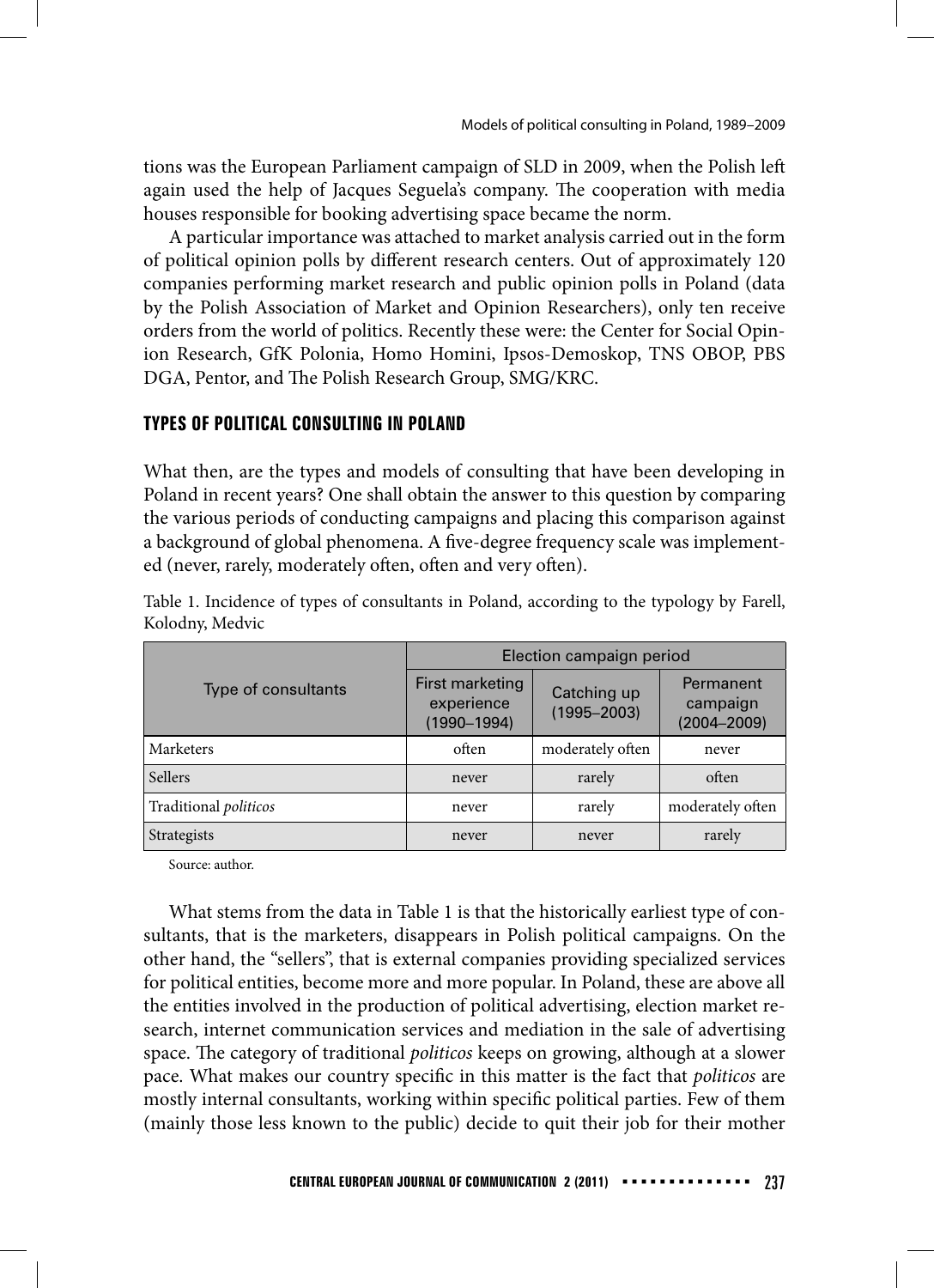party and establish their own consulting company. In my view, this is due to the still small segment of clients for consultants in Poland, that is a relatively low demand for their services. It is also linked with a certain "stigmatization" of consultants from political parties. They are considered advocates of one political option, permanently tied to one worldview.

|                                   | Election campaign period                         |                                |                                          |  |
|-----------------------------------|--------------------------------------------------|--------------------------------|------------------------------------------|--|
| Type of consultants               | First marketing<br>experience<br>$(1990 - 1994)$ | Catching up<br>$(1995 - 2003)$ | Permanent<br>campaign<br>$(2004 - 2009)$ |  |
| Individual: managerial staff      | rarely                                           | moderately often               | often                                    |  |
| Individual: consultation staff    | moderately often                                 | often                          | very often                               |  |
| Individual: technical staff       | moderately often                                 | often                          | often                                    |  |
| Companies: global consulting      | never                                            | rarely                         | rarely                                   |  |
| Companies: fragmentary consulting | moderately often                                 | often                          | often                                    |  |

Table 2. Incidence of types of advisers in Poland according to the typology by Dobek-Ostrowska

Source: author.

Table 2 shows the increasing role of individual consultants in election campaigns, particularly of consultation staff, which in fact has been present in campaigns since 1990, and the managerial staff, whose significance rose in recent years of conducting campaigns. By contrast, consulting companies are performing much worse, as they are rarely entrusted with comprehensive political campaigns. Thus, they usually carry out only certain parts of the campaign. Moreover, they are not numerous on the market. My research indicates that as for 2001 there were approximately 20 individual consultants in Poland performing their activities on a national scale. In theory, there were about 50 consulting companies, as this is the number of ventures that declare services in the field of political marketing in their offer, but having verified the experience of these companies, it appeared that most of them have added this type of activity to their list, but they do not execute them. Therefore, the actual number of companies active in political marketing amounts to 10.

| Type of consulting | Election campaign period                     |                                |                                       |  |
|--------------------|----------------------------------------------|--------------------------------|---------------------------------------|--|
|                    | First marketing<br>experience<br>(1990-1994) | Catching up<br>$(1995 - 2003)$ | Permanent campaign<br>$(2004 - 2009)$ |  |
| Know-how           | rarely                                       | rarely                         | moderately often                      |  |
| Communication      | often                                        | very often                     | very often                            |  |
| Personal           | never                                        | never                          | rarely                                |  |

Table 3. Incidence of consulting types in Poland according to the author's own typology

Source: author.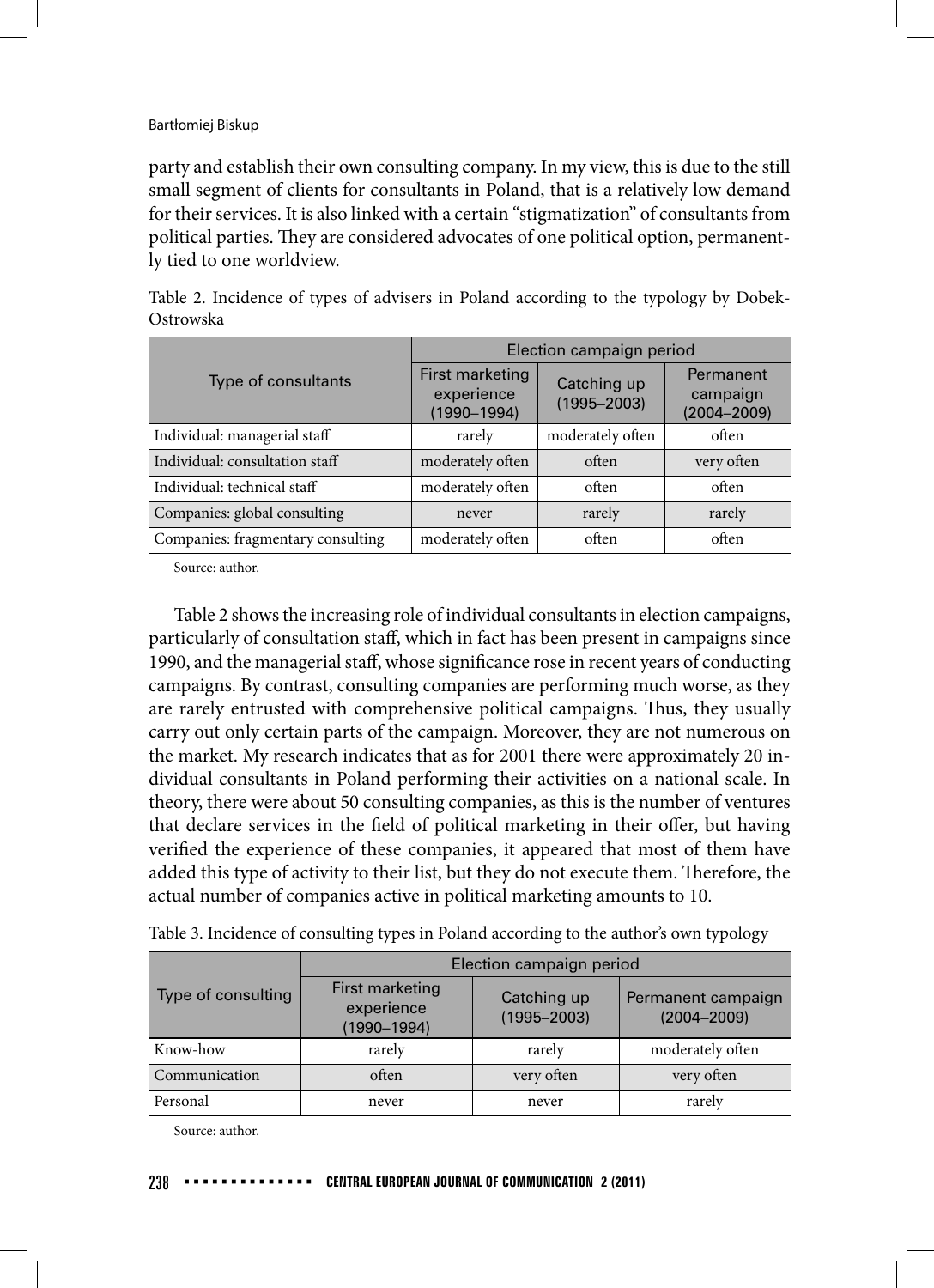I suggested the completion of existing types of consulting by new types in the introduction of this article. Table 3 demonstrates that supplement and shows that the most popular form is communication consulting, that is, advising on how to show, communicate or colloquially speaking, how to "sell". Know-how consulting has a small share, as it is carried out mainly by research and parascience centers and still forming think-tanks (e.g. the Institute of Public Affairs, the Sobieski Institute, the Jagiellonian Institute, the Adam Smith Center, etc.). Finally, personal consulting is barely present, as is the career development of politicians. This type of consulting is represented by only a few cases in Poland. It is possible to estimate that after 20 years of transformation of know-how consulting corresponds to 10%, communication consulting equals 85% and 5% refers to the work of personal consultants.

# **CONCLUSION**

Taking the above statements into consideration and with reference to the campaign models established by Farrell, Kolodny and Medvic, one can reason that Poland corresponds to the young democracy model. The New Democracies Model is applicable, as one could distinguish such characteristic features as the quick learning of political marketing methods and techniques, or transferring the tools of American campaigns to Polish ground. On the other hand, the role of advisers, although steadily rising, is closer to the Western European model. This is because these are the party leaders, not advisors, who are responsible for election campaigns in Poland and take all the key decisions. Even the two exceptions to this rule highlighted in this study (the SLD campaign of 1993 and UW campaign of 2001) did not make a break with traditional patterns. Thus, political parties remain the base of a campaign. What can have the impact on such a lack of evolution in the direction of the American Exception Model is the fact that Poland has a parliamentary cabinet system in Poland with a significant role of the president, not the classic presidential one.

The studies presented above, as well as the careful observation and analysis of the political consulting market in Poland allow us to outline the likely vision of the development of political consulting, which can be found in the following areas:

Firstly, the number and the role of strategists as political advisors will increase. This is due to the improving training of specialists in this field, growing possibilities for international exchange and opportunities to participate in political campaigns in other countries, as well as with more better-trained local specialists in this field, who transfer their knowledge to future generations. The popularity of specializations related to marketing and political consulting is constantly rising, and university units specialized in this area are besieged with candidates. A lot of educated young people express their willingness to work for political parties and to learn this profession in practice.

Secondly, personal consulting also indicates a potential for growth. Of course, planning the career of a politician with the right expertise and research is expensive,